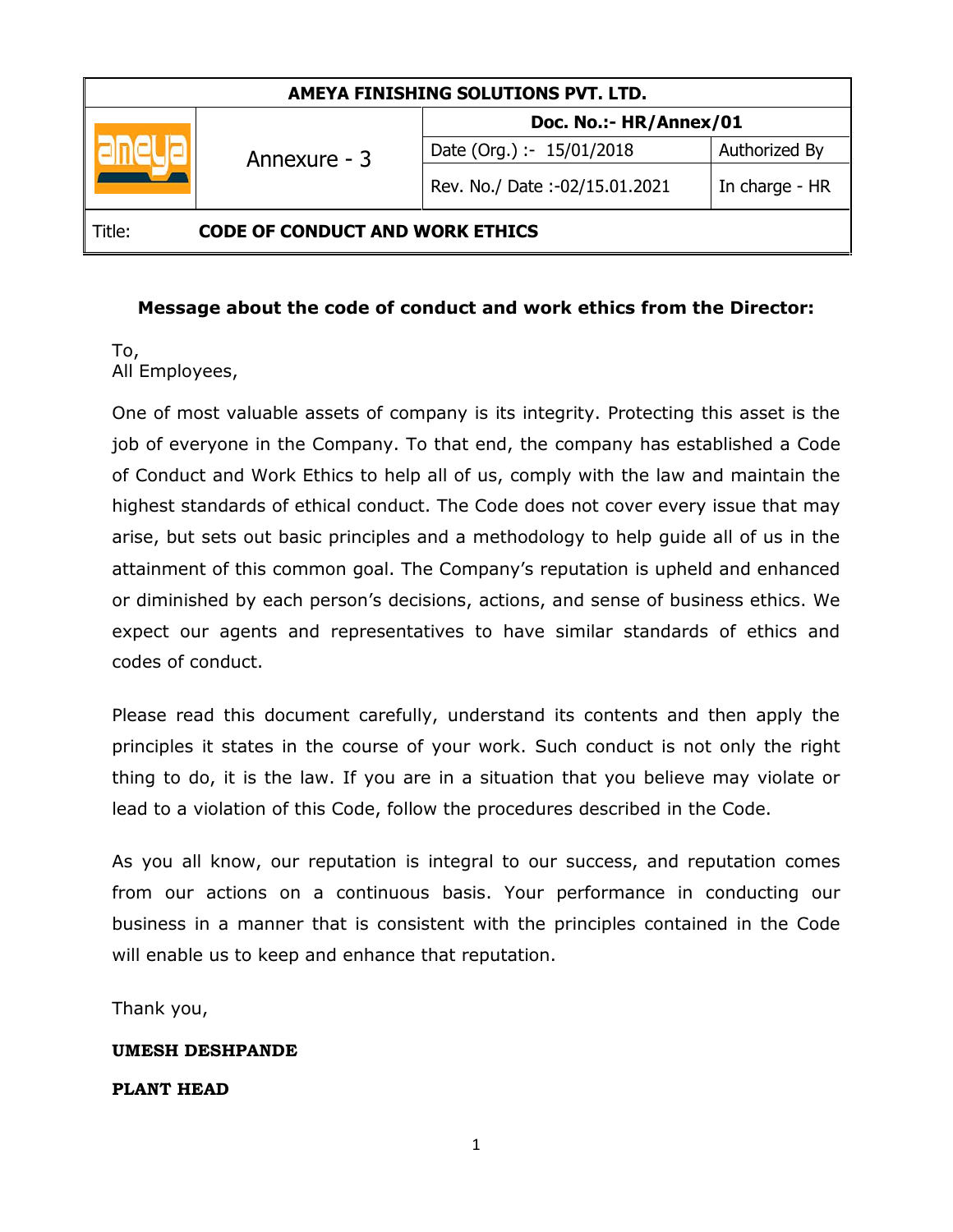| AMEYA FINISHING SOLUTIONS PVT. LTD.              |              |                               |                |
|--------------------------------------------------|--------------|-------------------------------|----------------|
|                                                  | Annexure - 3 | Doc. No.:- HR/Annex/01        |                |
|                                                  |              | Date (Org.) :- 15/01/2018     | Authorized By  |
|                                                  |              | Rev. No./ Date:-02/15.01.2021 | In charge - HR |
| <b>CODE OF CONDUCT AND WORK ETHICS</b><br>Title: |              |                               |                |

# **A) PREAMBLE**

AMEYA FINISHING SOLUTIONS PVT.LTD. is committed to ensure that its business is conducted, in all respects and all the times, according to rigorous ethical, professional and legal standards, which prevail from time to time, in the same industrial sector in which Company conducts its normal business. The Company is also committed to create a workplace, at all of its working locations, that, all the times, is free from harassment and discrimination, where co-workers are respected, and provided an appropriate environment so as to encourage good performance and conduct.

To achieve this goal all Employees are expected to:

- Adhere to this Policy in their professional as well as personal conduct
- Treat co-workers with respect, courtesy, honesty and fairness
- Respect different values, beliefs, cultures and religions
- Value the contribution of the people they work with, and work co-operatively not bully, intimidate, harass or discriminate against other co-workers.

# **B) PURPOSE**

This "Code of Conduct and Work Ethics Policy" (the "Policy") has been formulated in order to foster and maintain Employee trust and confidence in the professionalism and the integrity of the Employees of the Company by ensuring that all Employees adhere to appropriate standards of conduct as set out in this Policy, that maintains and enhances the reputation of the Company. This Policy aims to provide guidance to all Employees of the Company on how and in which manner should the conduct of Employees be when they are undertaking business on behalf of the Company. The circumstances of conducts as set out below in this Policy, although not exhaustive, are intended to cover those situations, which are most likely perceived to be encountered by Employees. In case any Employee encounters any circumstance which is not covered hereunder or in case of any doubt, Employees should seek guidance from the Reporting Manager/ Reviewing Manager and/or from the Human Resource Department and act accordingly. A breach of the Policy may result in disciplinary action against the Employee concerned including, potential dismissal or termination of employment or any other legal action as may available with the Company or all of the above together.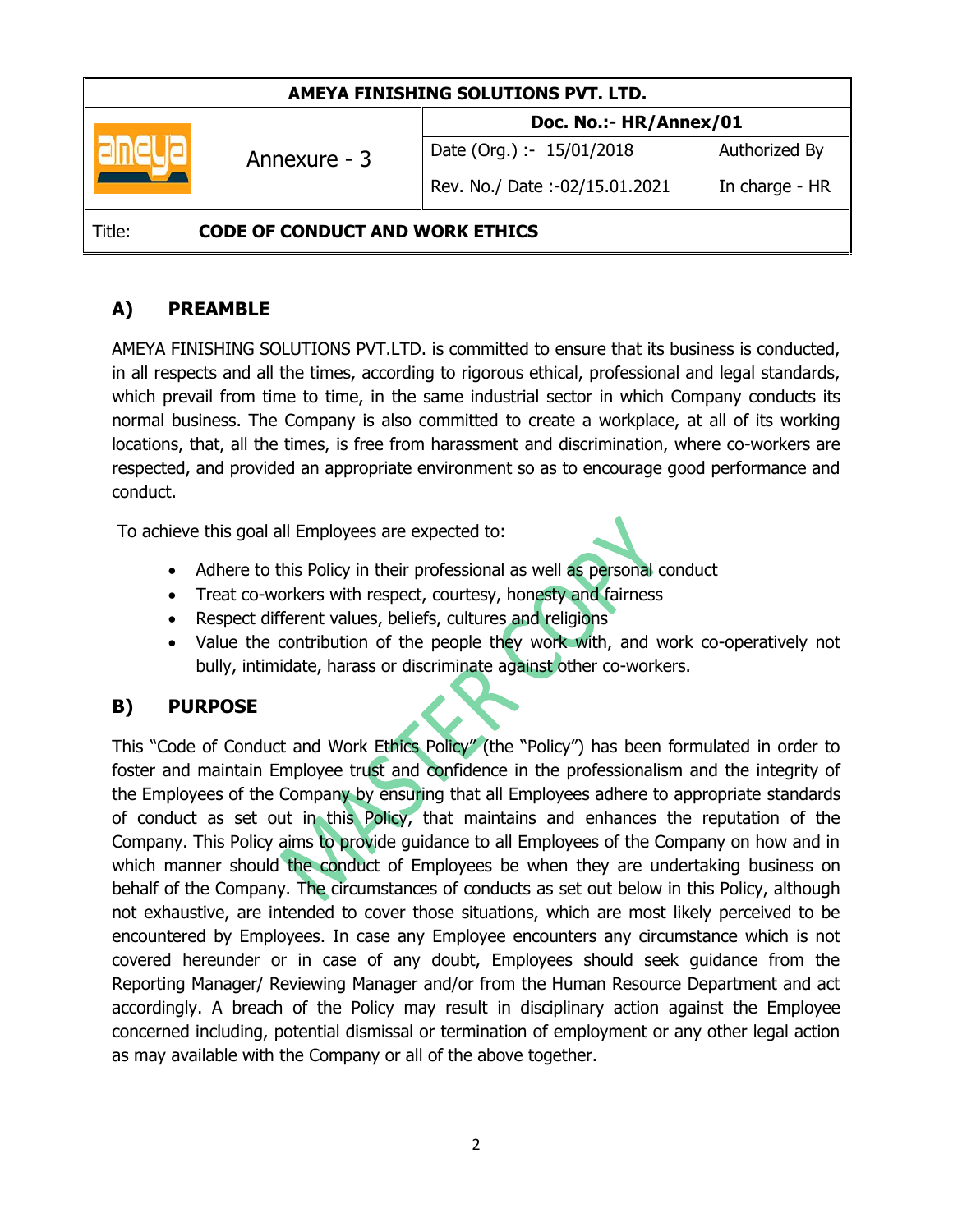| AMEYA FINISHING SOLUTIONS PVT. LTD.              |              |                               |                |
|--------------------------------------------------|--------------|-------------------------------|----------------|
|                                                  | Annexure - 3 | Doc. No.:- HR/Annex/01        |                |
|                                                  |              | Date (Org.) :- 15/01/2018     | Authorized By  |
|                                                  |              | Rev. No./ Date:-02/15.01.2021 | In charge - HR |
| <b>CODE OF CONDUCT AND WORK ETHICS</b><br>Title: |              |                               |                |

# **C) COVERAGE**

This Policy applies to all the Employees of the Company. Employee shall mean all individuals on full-time or part-time employment with the Company, with permanent, probationary, trainee, retainer, temporary or contractual appointment.

The Company also expects its managers to lead by example and perform their duties in accordance with this policy and ensure that the content of this Policy are communicated to all persons reporting to them. If a business location or region has policies, practices, laws or regulations that require more than what is stated in this Policy, then the Employees must follow this policy as a minimum and comply with such policies, practices, laws, or regulations in that particular region/ country. Business units and locations are responsible for ensuring that their location specific policies and practices are consistent and in compliance with this Policy. The Company's reputation and credibility are based upon its total commitment to ethical business practices and also on ethical conduct of its Employees. To safeguard the Company's reputation, Employees must conduct themselves in accordance with the highest ethical standards and also be perceived to be acting ethically at all times. Compliance with all policies of the Company, relevant applicable laws and regulations is the minimum standard which should be adhered to by all the Employees all the times.

# **D) CLAUSES COVERED UNDER THE POLICY**

# **Professionalism**

The personal and professional behavior of Employees shall confirm to the standards expected of persons in their positions, which includes:

- A commitment to and adherence to professional standards in their work and in their interactions with other Employees of the Company;
- A commitment to maintaining the highest standards of integrity and honesty in their work;
- An adherence to ethical and legal standards to be maintained in business;
- A responsibility to support the Company in its efforts to create an open and mutually supportive environment;
- A responsibility to share information and give willing assistance in furthering the goals and objectives of the Company;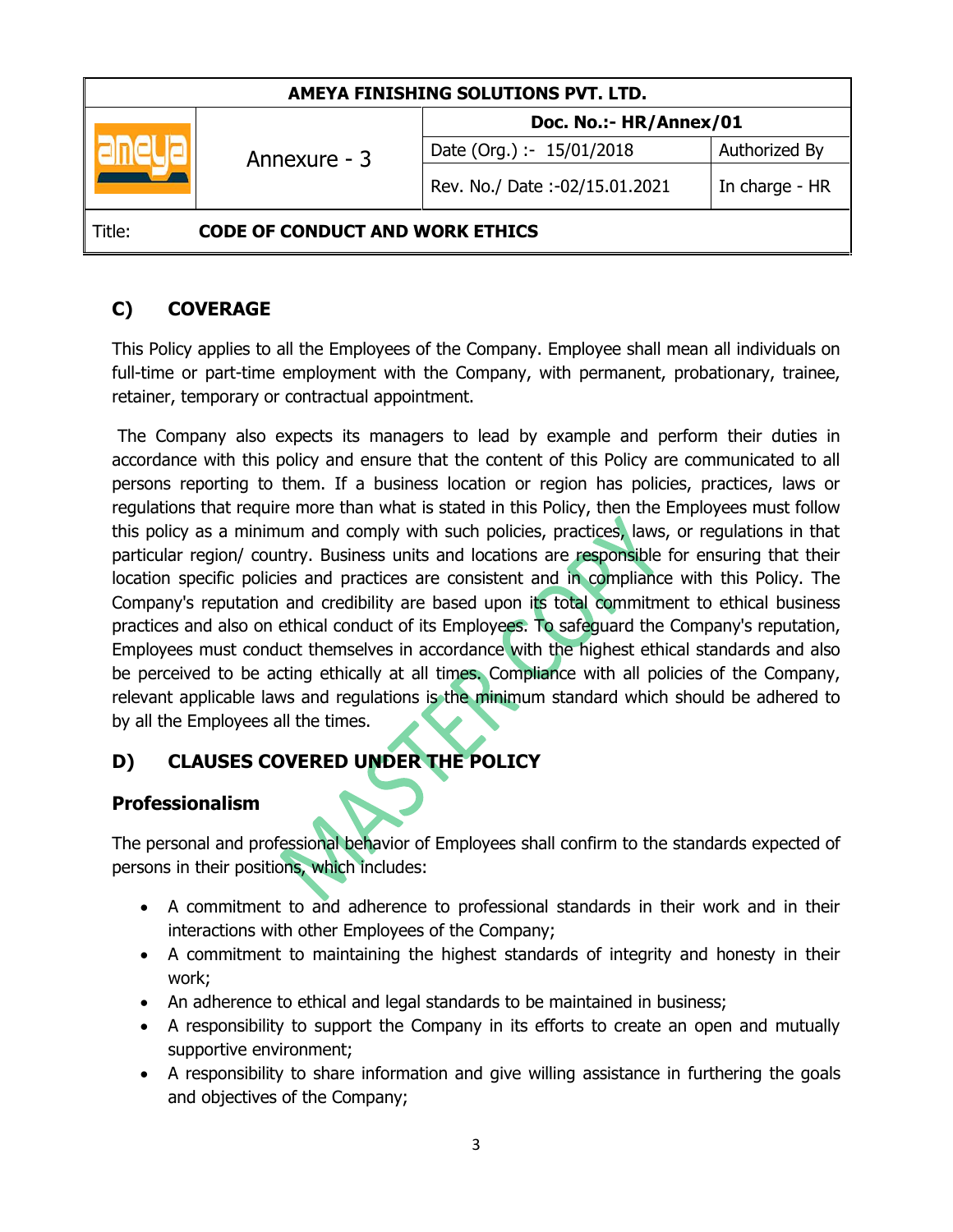| AMEYA FINISHING SOLUTIONS PVT. LTD.              |              |                               |                |
|--------------------------------------------------|--------------|-------------------------------|----------------|
|                                                  | Annexure - 3 | Doc. No.:- HR/Annex/01        |                |
|                                                  |              | Date (Org.) :- 15/01/2018     | Authorized By  |
|                                                  |              | Rev. No./ Date:-02/15.01.2021 | In charge - HR |
| <b>CODE OF CONDUCT AND WORK ETHICS</b><br>Title: |              |                               |                |

 A responsibility to ensure that there is no misrepresentation of facts. Wherever a misunderstanding is thought to have taken place through unclear communications, this should be corrected promptly.

## **Conflict of Interest**

Each Employee is expected to avoid situations in which his or her financial or other personal interests or dealings are, or may be, in conflict with the interests of the Company. Accordingly, the Company expects its Employees to act in the Company's interest at all times.

Employees are advised not to engage in any other business, commercial or investment activity that may conflict with their ability to perform their duties to the Company.

Employees must also not engage in any other activity (cultural, political, recreational, and social) which could reasonably conflict with the Company's interests and interfere with the performance of their duties. Employees must not use any Company's property, information or position, or opportunities arising from these for personal gains or to compete with or to tarnish the image of the Company.

Employees should not engage in any business activity, which could be detrimental to, or in competition with, the Company's any business activities.

All Employees must avoid situations in which their personal interest could conflict with the interest of the Company. If, under any circumstance, Employees' personal interests conflict with those of the Company's', in all such cases the Employee must seek advice from his or her reporting/ reviewing manager or from senior management.

For avoidance of doubt, mere financial portfolio investments shall not be considered as activities that conflict with the business of the Company.

### **Confidentiality of Information**

As a result of employment with the Company, Employees may be entrusted with confidential information; with regard to the Company and/or its affiliates, its customers and suppliers. Upon joining, Employees are required to separately read, acknowledge and sign the agreement that shall explicitly mention the terms and conditions of the confidentiality obligation and treatment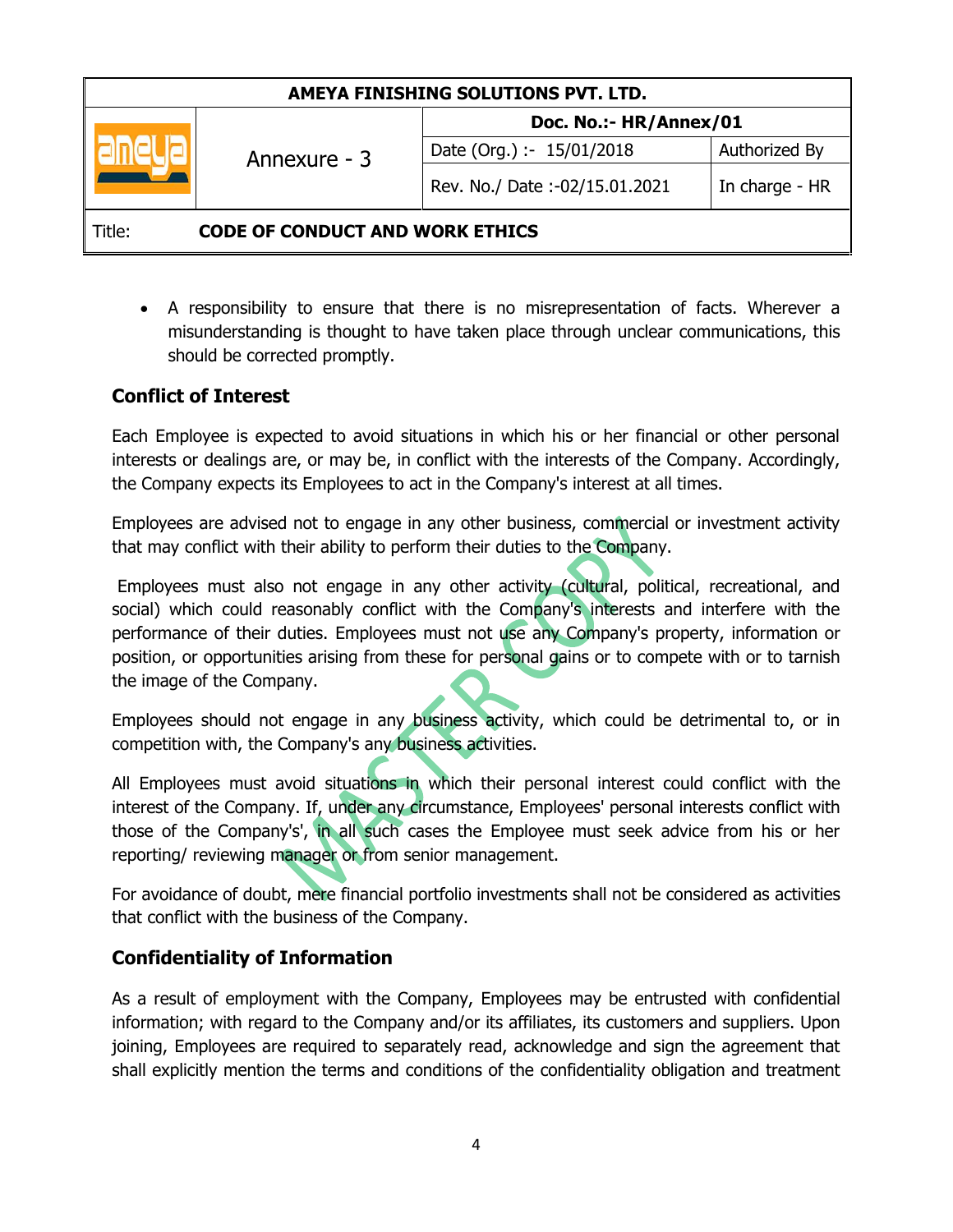| AMEYA FINISHING SOLUTIONS PVT. LTD.              |              |                               |                |
|--------------------------------------------------|--------------|-------------------------------|----------------|
|                                                  | Annexure - 3 | Doc. No.:- HR/Annex/01        |                |
|                                                  |              | Date (Org.) :- 15/01/2018     | Authorized By  |
|                                                  |              | Rev. No./ Date:-02/15.01.2021 | In charge - HR |
| <b>CODE OF CONDUCT AND WORK ETHICS</b><br>Title: |              |                               |                |

of confidential information and intellectual property of the Company. (The separately details given in "Confidential Policy".)

## **Integrity of Financial Information**

Shareholders, management and other interested parties must have complete and accurate financial information in order to make informed decisions. Many Employees participate in accounting processes that directly impact the integrity of external financial statements and internal management reports. All such Employees have a responsibility to ensure that all transactions are recorded in Company's accounts accurately and promptly and they must immediately report any known inaccuracies. Misrepresentations by Employees that result from intentional acts that may conceal or obscure the true nature of a business transaction are clear contraventions of this Policy.

### **Protection and Use of Company Property**

All Employees of the Company are responsible for protecting and taking reasonable steps to prevent the theft or misuse of, or damage to Company's assets, including all kinds of physical assets, movable, immovable and tangible property, corporate information and intellectual property such as inventions, copyrights, patents, trademarks and technology and intellectual property used in carrying out their responsibilities. All Employees must use all equipment's, tools, materials, supplies, and Employee time only for Company's legitimate business interests. Company's property must not be borrowed, loaned, or disposed of, except in accordance with appropriate Company's policies. All Employees must use and maintain Company's property and resources efficiently and with due care and diligence.

### **Acceptance of Gifts and Other Benefits**

Employees should not give or accept gifts, entertainment, or any other personal benefit or privilege that would in any way influence or appear to influence any business decision. Accepting money, gifts, entertainment, loans or any other benefit or preferential treatment from any existing or potential customer, supplier or business associate of the Company, is strictly prohibited, except occasional gifts of modest value and entertainment on a modest scale as part of customary business practice.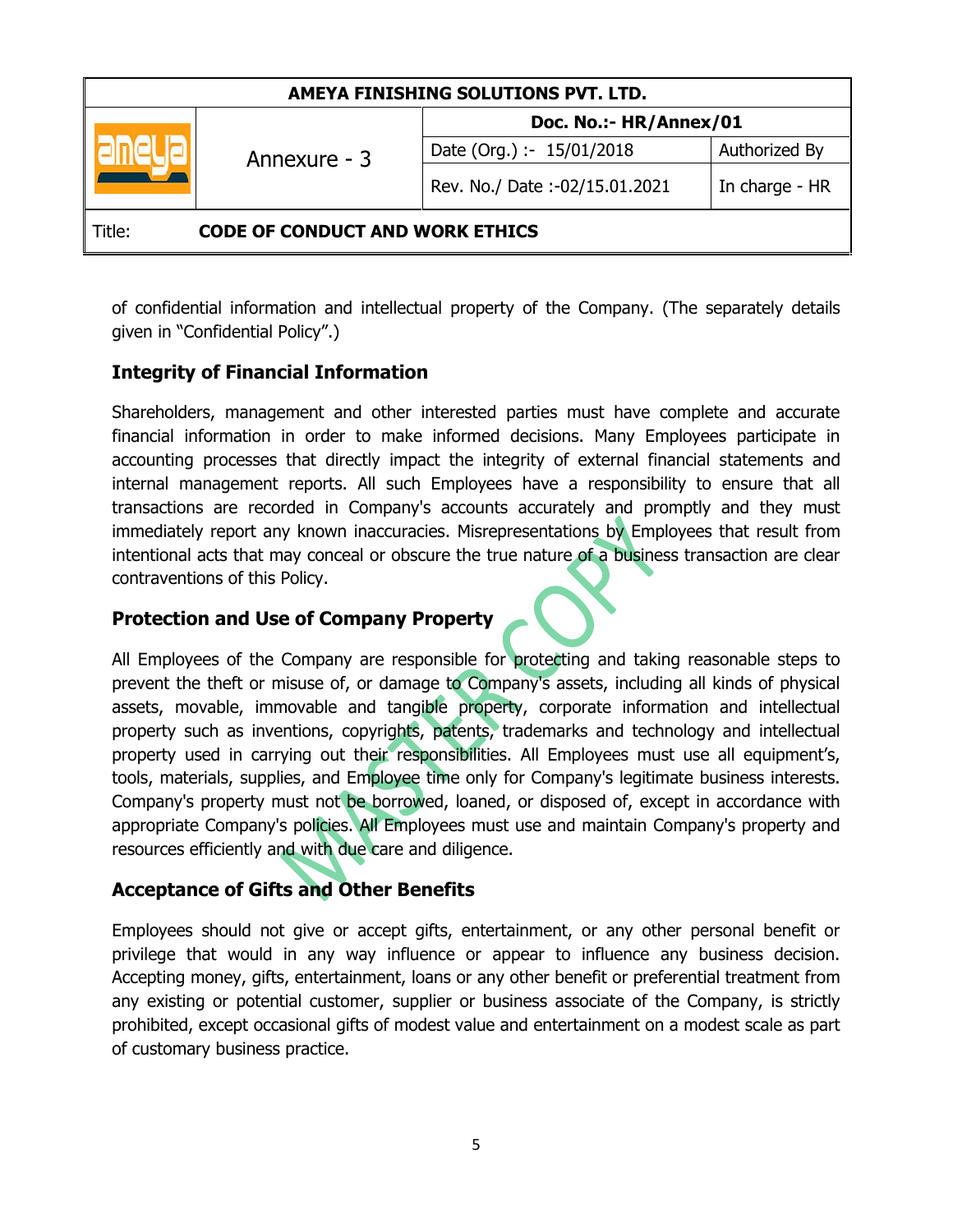| AMEYA FINISHING SOLUTIONS PVT. LTD.              |              |                               |                |
|--------------------------------------------------|--------------|-------------------------------|----------------|
|                                                  | Annexure - 3 | Doc. No.:- HR/Annex/01        |                |
|                                                  |              | Date (Org.) :- 15/01/2018     | Authorized By  |
|                                                  |              | Rev. No./ Date:-02/15.01.2021 | In charge - HR |
| <b>CODE OF CONDUCT AND WORK ETHICS</b><br>Title: |              |                               |                |

As a general principle, gifts of minor estimated value (e.g. pens, golf balls, desk diaries) are acceptable. Where the estimated value of the gift is more it should be declined.

All other prospective offers of gifts or entertainment falling outside the foregoing guideline, but which reflect customary and transparent business practice in a particular market, may be accepted. However, in case of doubts, the Employee must refer the case to his/her reporting manager who will decide on the action to be taken. It is unacceptable to directly or indirectly offer, pay, solicit or accept any kind of inducements or bribes.

Any attempted transaction of this nature should be immediately reported to the Reporting Manager or the HR Department. The funds and resources of the Company shall not be used directly or indirectly for any such purpose.

## **Whole Time and Attention**

All Employees shall devote their time and their best efforts to promote the Company's business and may not without the prior written consent of the Company (and subject to any terms and conditions as may be imposed by the Company) engage or be interested in (whether directly or indirectly) in any other business, employment or vocation for pecuniary gain.

### **Harassment**

The Company is committed to provide a work environment that is free of inappropriate behavior of all kinds and harassment on account of age, physical disability, marital status, race, religion, caste, sex, sexual orientation or gender identity. Employees are responsible for supporting the Company in its endeavor to protect others from any form of such harassments.

In the course of business conduct of any Employee, wherever harassment occurs to any such Employee as a result of an act or omission by any third party or outsider, the Company shall take all steps necessary and reasonable to assist such affected Employee in terms of support and preventive action. (This is separately detailed in the "Work place harassment, discrimination and bullying policy, Policy on prevention of sexual harassment at work place")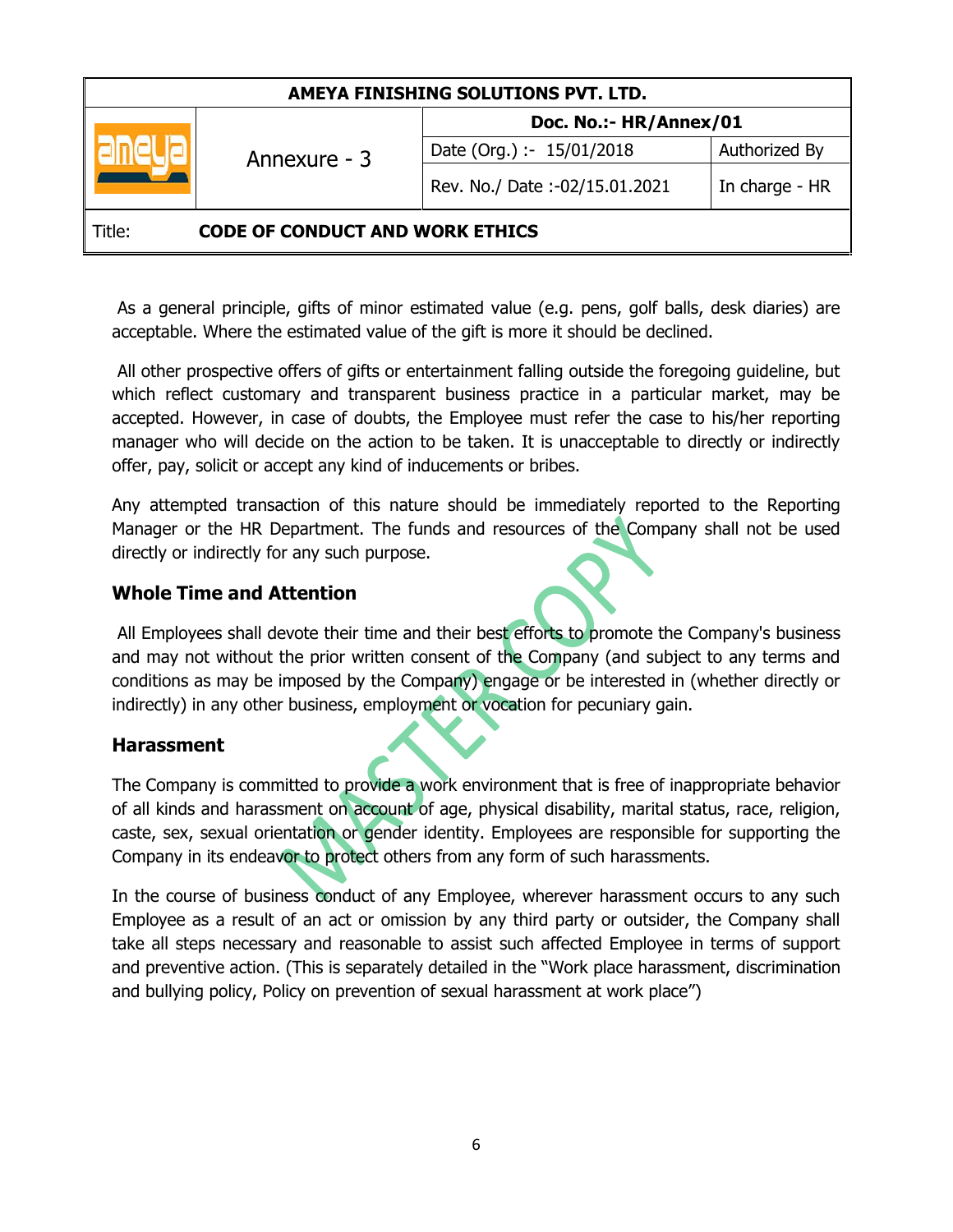| AMEYA FINISHING SOLUTIONS PVT. LTD.              |              |                               |                |
|--------------------------------------------------|--------------|-------------------------------|----------------|
|                                                  | Annexure - 3 | Doc. No.:- HR/Annex/01        |                |
|                                                  |              | Date (Org.) :- 15/01/2018     | Authorized By  |
|                                                  |              | Rev. No./ Date:-02/15.01.2021 | In charge - HR |
| <b>CODE OF CONDUCT AND WORK ETHICS</b><br>Title: |              |                               |                |

#### **Alcohol & Substance Abuse**

The use or possession of alcohol, illegal drugs, and other controlled substances in the workplace and being under the influence of these substances on the job and during working hours is strictly prohibited. However, possession of prescription medication for medical treatment is permitted. There may be company-sponsored events where management approves the serving of alcoholic beverages. In these cases, all appropriate liquor laws must be followed, including laws regarding the prohibition of serving of alcohol to those under the legally permissible age. However, under all such cases, excessive drinking, intoxication and misbehavior at these events is prohibited and will be dealt with severely.

### **Fraud**

Fraud  $-$  or the act or intent to cheat, trick, steal, deceive, or lie  $-$  is both dishonest and, in most cases, criminal. Intentional acts of fraud are subject to strict disciplinary action, including dismissal and possible civil and/or criminal action against the concerned Employee.

Some examples of Fraud include:

- Submitting false expense reports;
- Forging or altering checks;
- Misappropriating assets or misusing Company's property;
- Unauthorized handling or reporting of transactions;
- Inflating sales numbers by shipping inventory known to be defective or non-conforming;
- Making any entry on Company records or financial statements that is not accurate and in accordance with proper accounting standards.

# **Supplier Relationship**

We strive to build long-term relationships with our suppliers. We use only legitimate, businessrelated criteria when choosing suppliers. Our Company will enter into representation or supplier agreements only with companies believed to have demonstrated a record of and commitment to integrity. In addition, we never take unfair advantage of our suppliers through abuse of confidential information, misrepresentation of material facts or any other unfair dealing practice.

We allow suppliers to compete fairly on the quality of their products and services. Employee will not be influenced by gifts or favours of any kind from our suppliers or potential suppliers. An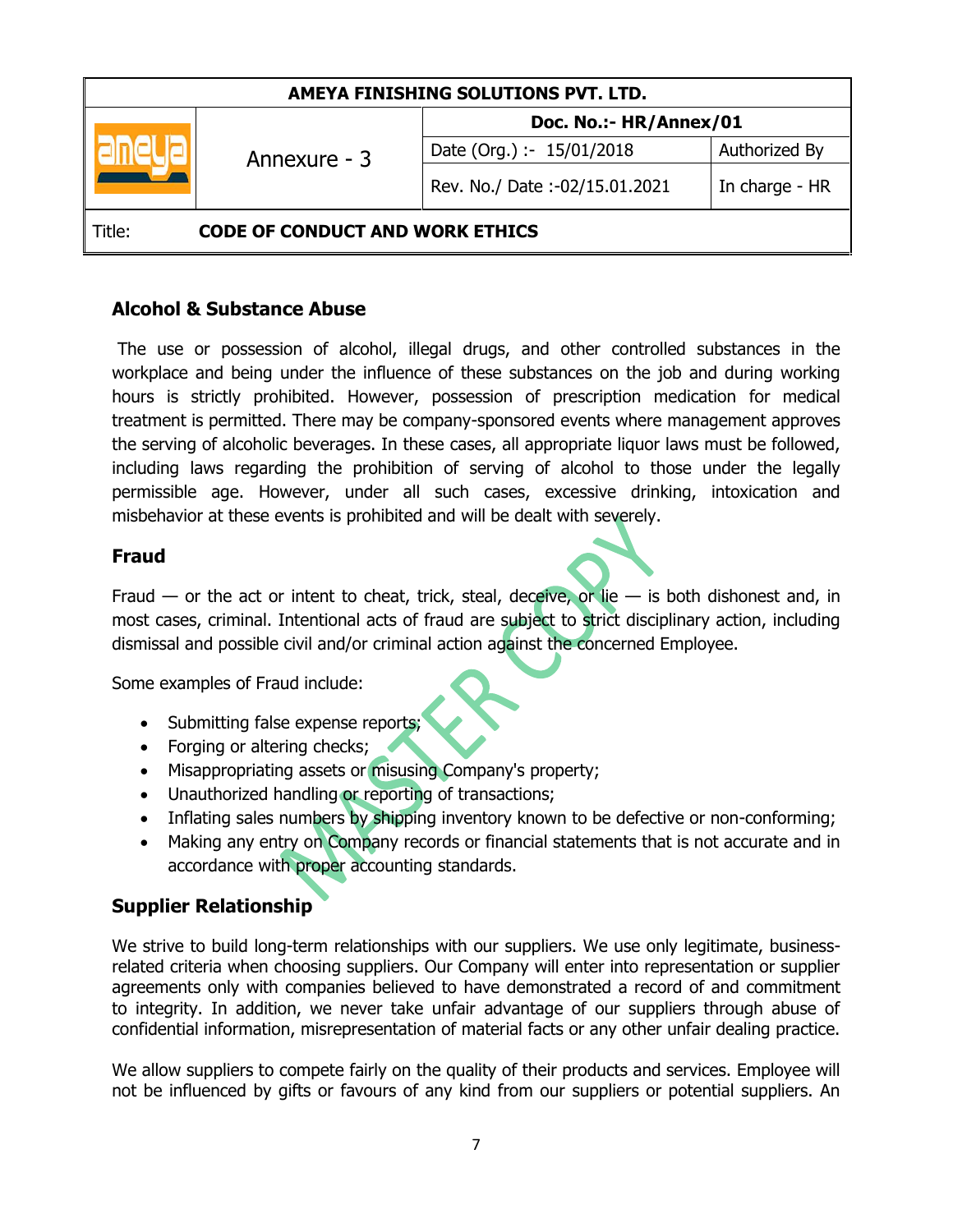| AMEYA FINISHING SOLUTIONS PVT. LTD.              |              |                               |                |
|--------------------------------------------------|--------------|-------------------------------|----------------|
|                                                  | Annexure - 3 | Doc. No.:- HR/Annex/01        |                |
|                                                  |              | Date (Org.) :- 15/01/2018     | Authorized By  |
|                                                  |              | Rev. No./ Date:-02/15.01.2021 | In charge - HR |
| <b>CODE OF CONDUCT AND WORK ETHICS</b><br>Title: |              |                               |                |

occasional meal or entertainment in the normal course of business relations may be permissible, as long as:

- The representative of the supplier is in attendance.
- Such hospitality is not excessive or unusual in nature.

Employee should treat supplier confidential information with the same care as we treat company confidential information. We will not reproduce software provided to us by a supplier, nor will we incorporate it in to our own internally developed software unless we are expressly permitted to do so by license.

#### **Customer Relationship**

Company are expected to comply with all quality control standards that govern our job duties. This includes applicable laws and regulations, as well as internal control procedures designed to promote the safe, quality manufacture of goods. Company are also expected to follow all contract specifications and honour built-in client specifications at all times.

By competing on the quality of our goods and services, employee uphold companies' reputation. Company will never seek to limit the competitive opportunities of our rivals in deceitful or fraudulent ways.

Employees should be careful not to misrepresent the quality, features or availability of our products or services. In addition, employee should not disparage or make untrue statements about our competitors, products or services. Company would seek to win business based on the quality of our products and our people, not through any improper means.

Company prohibits improper payments to government officials / customer. It is important to remember that engaging in bribery, or even appearing to engage in such activity, can expose such employee and company to criminal liability.

#### **Compliance with Laws and Agreements**

All Employees shall conduct business in compliance with all applicable laws and regulations of the particular District, State or Country.

#### **Health, Safety and Environment**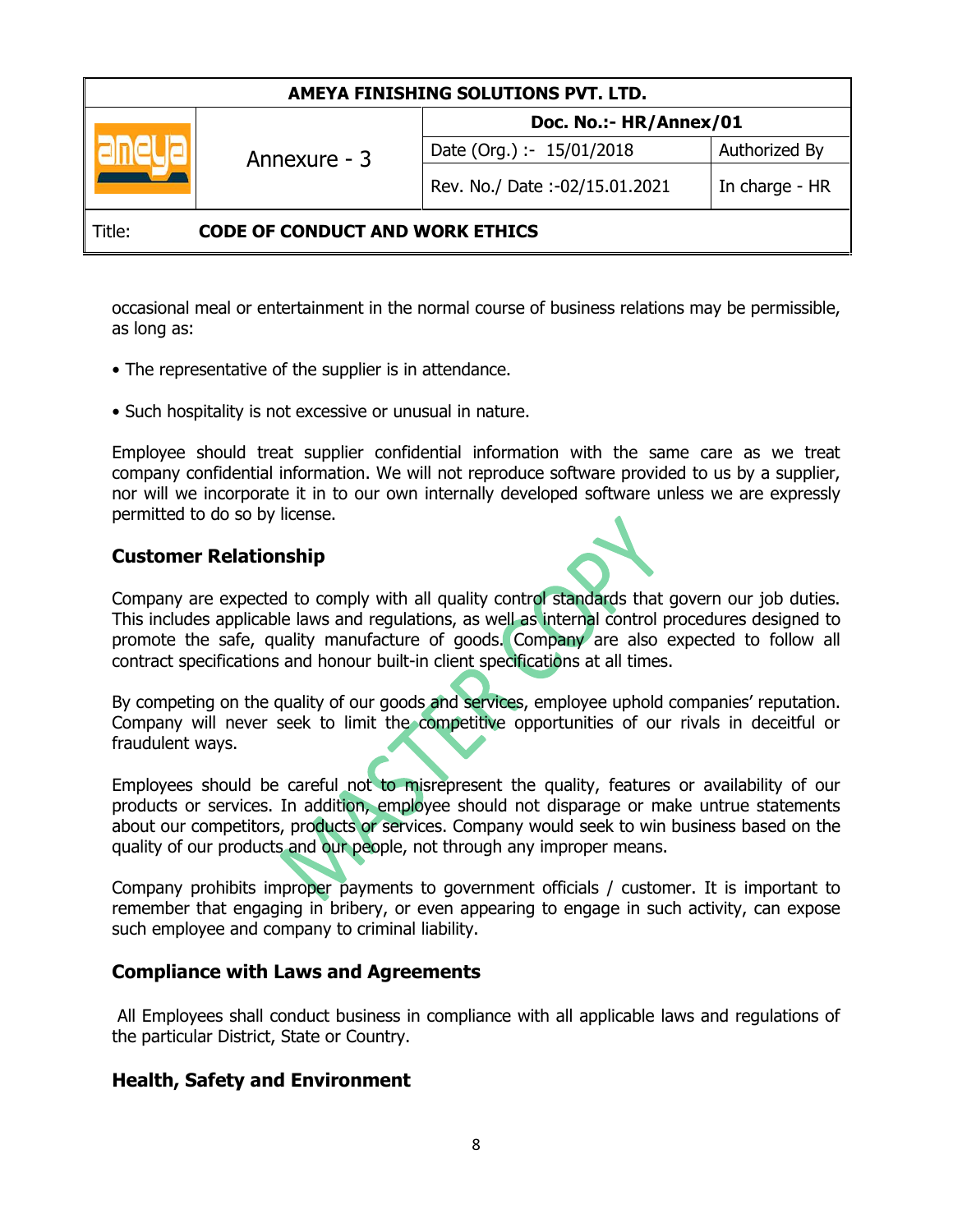| AMEYA FINISHING SOLUTIONS PVT. LTD.              |              |                               |                |
|--------------------------------------------------|--------------|-------------------------------|----------------|
|                                                  | Annexure - 3 | Doc. No.:- HR/Annex/01        |                |
|                                                  |              | Date (Org.) :- 15/01/2018     | Authorized By  |
|                                                  |              | Rev. No./ Date:-02/15.01.2021 | In charge - HR |
| <b>CODE OF CONDUCT AND WORK ETHICS</b><br>Title: |              |                               |                |

All Employees shall comply with the company health and safety norms as communicated to them from time to time. As a part of commitment:

- Employee has to actively promote and develop opportunities for expanding sustainable capacity by increasing fuel efficiency, improving security and safety, and reducing emissions of harmful pollutants.
- Employee identify, control and endeavour to reduce emissions, waste and inefficient use of resources and energy.
- Employees shall bring to the management's attention any workplace safety or health hazard.

(Details separately given in "Office hygiene policy & Health and Safety Policy")

## **Use of Information Technology Resources.**

Employees those are using various information technology (IT) resources (such as mobile telephones and email devices, laptops, and desktops) that belong to company you must comply with all of the rules below.

- Your computer system is the property of company and is to be used for business and work related purposes only. Personal Laptop or other electronic equipment not allowed in company premises.
- All messages and information contained on an email network are the property of company. Company reserve the right to access any electronic communication, or computer file created, sent, stored or received by you at any time and without notice.
- The use of equipment for the purpose of transmitting or receiving personal information is strictly prohibited.
- You must never view or transmit by e-mail or internet (or in any other way or by any other means) or visit any websites containing information, images, statements or opinions that are discriminatory, offensive, pornographic, inflammatory, threatening, harassing, affects another individual's privacy or is in any way damaging to the reputation of company. If accidentally connect to a website that contains any of this material, you must report this to IT department or HR Department.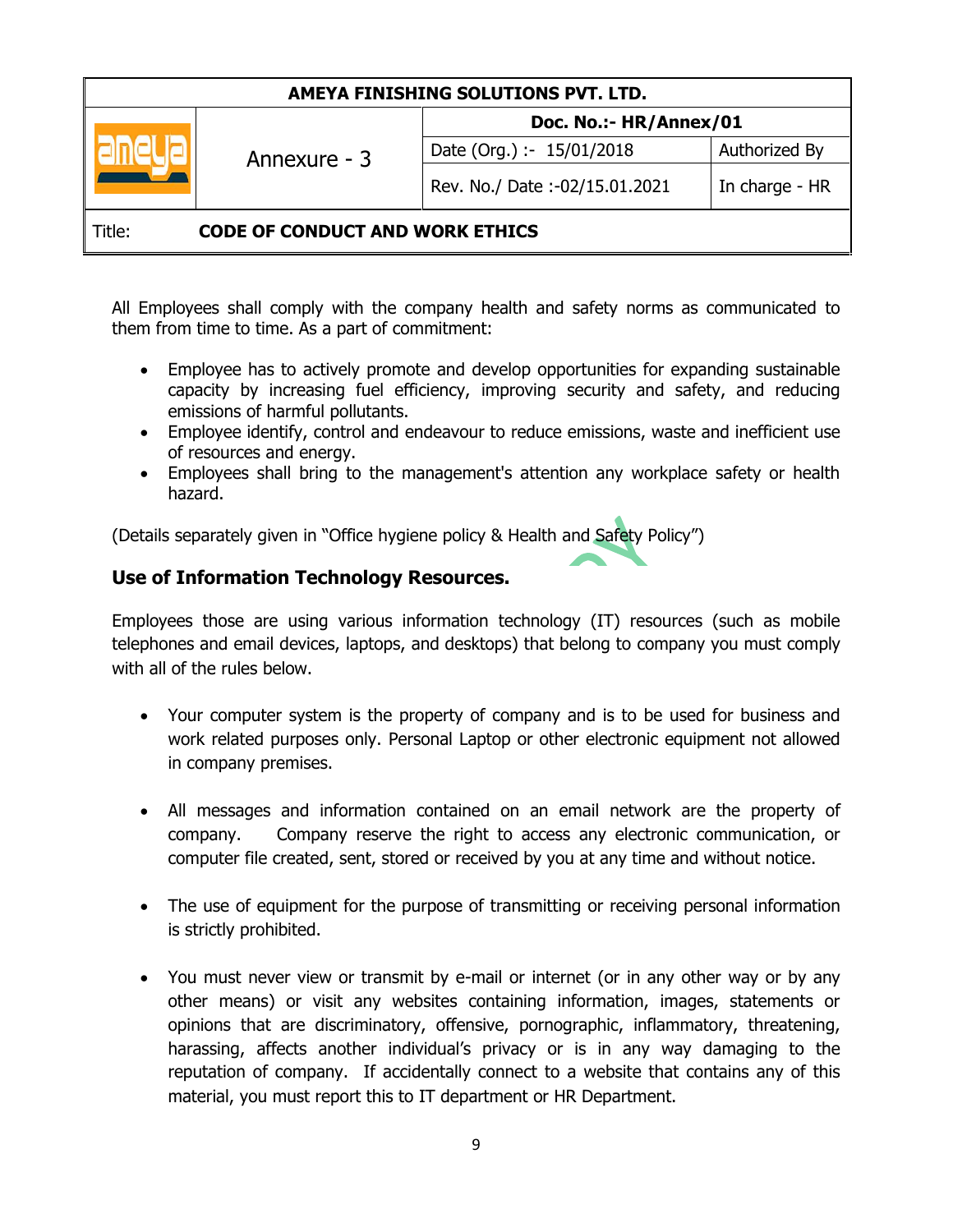| AMEYA FINISHING SOLUTIONS PVT. LTD.              |              |                               |                |
|--------------------------------------------------|--------------|-------------------------------|----------------|
|                                                  | Annexure - 3 | Doc. No.:- HR/Annex/01        |                |
|                                                  |              | Date (Org.) :- 15/01/2018     | Authorized By  |
|                                                  |              | Rev. No./ Date:-02/15.01.2021 | In charge - HR |
| <b>CODE OF CONDUCT AND WORK ETHICS</b><br>Title: |              |                               |                |

- The e-mail and internet system should not be used to duplicate or transmit copyright material without the copyright owner's written permission.
- You must not use another person's desktop or laptop, attempt to use a user I.D. for unauthorized purposes, or give your user I.D. or password to an unauthorized person.
- Use of any computer resources for illegal activity is strictly prohibited.
- You must not add, change, delete, download, upload, copy or distribute without authorization any software, pirated or otherwise, on the company system. You must not modify the software configuration. You must not connect, remove, or insert technology components or equipment, including floppy discs, CDs, DVDs, modems, memory or processor chips/sticks or cards, or other storage devices, etc. unless specifically authorized.
- If common sense tells you that certain conduct is forbidden, it is best to not engage in such conduct.
- Violations of this policy could lead to termination for just cause and other significant disciplinary actions such as suspension (with or without pay) and/or legal action as appropriate.

# **E) MISCONDUCT AND NON-CONFORMANCE WITH THE POLICY**

Non-observance of this Policy shall be construed as misconduct that could warrant disciplinary action, including dismissal in deserving cases. The decision in this regard will lie with the Management, including the Business Unit Head and concerned HR Manager and shall be binding on the Employees.

# **F) CONTACT**

All queries and clarifications on the policy and procedures may be referred to the HR-Office.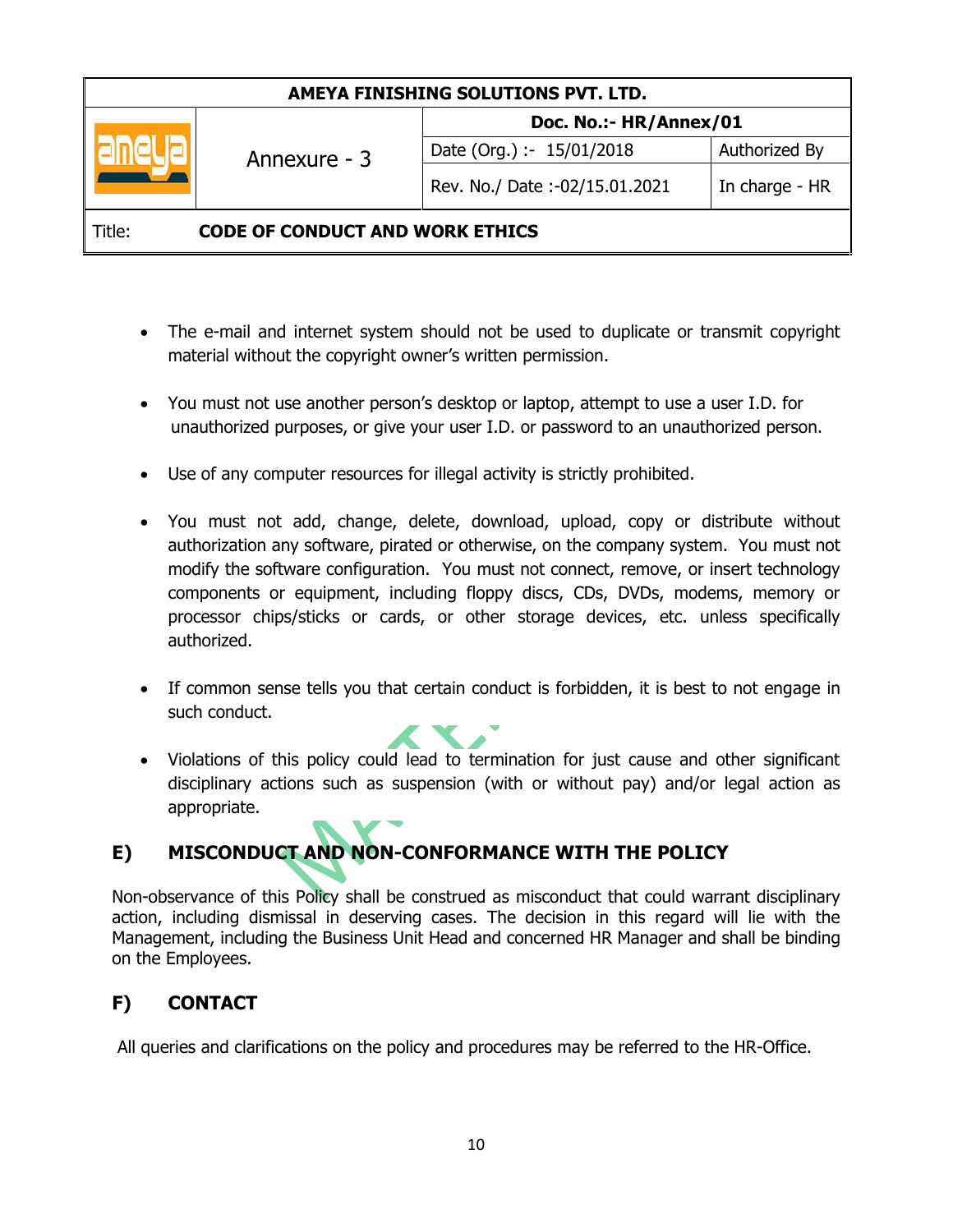| AMEYA FINISHING SOLUTIONS PVT. LTD.              |              |                               |                |
|--------------------------------------------------|--------------|-------------------------------|----------------|
|                                                  | Annexure - 3 | Doc. No.:- HR/Annex/01        |                |
|                                                  |              | Date (Org.) :- 15/01/2018     | Authorized By  |
|                                                  |              | Rev. No./ Date:-02/15.01.2021 | In charge - HR |
| <b>CODE OF CONDUCT AND WORK ETHICS</b><br>Title: |              |                               |                |

# **H) ACCOUNTABILITY**

It is a condition of an appointment and/ or employment that all Employees must understand and adhere to the Company's Code of Conduct and at all times and abide by the standards, requirements and procedures laid down herein. They must:

- Commit to individual conduct in accordance with this Policy.
- Observe both, the spirit and the letter of the law in their dealings on Company's behalf.
- Recognize Company's responsibility to its shareholders, customers, employees, those with whom Company does business, and to society. Assess priorities in the context of discharging these responsibilities appropriately on Company's behalf.
- Conduct themselves as responsible members of society, giving due regard to health, safety, and environmental concerns, and human rights, in the operation of Company's business.
- Report any suspected breach of the law or this Policy to the HR Office at to who will protect those who report violations in good faith.

# **I) Escalation**

The escalation plan has two components. First is the escalation policy which is simply the organization's mandate that certain events require escalation. The second element is the escalation plan. The plan defines the broad and specific events that must be elevated as well as the level of escalation within the organization. It is important to keep records of escalations to include remediation efforts.

| Information                                                                                          | Inform To                 | Contact    | <b>Email Address</b>         |
|------------------------------------------------------------------------------------------------------|---------------------------|------------|------------------------------|
| Level                                                                                                |                           | Detail     |                              |
| Level -1                                                                                             | Shift supervisor /        | 9028381482 |                              |
|                                                                                                      | <b>Engineer /Security</b> |            |                              |
| Level -2                                                                                             | Mangesh Shetye            | 7774011846 | guality-1@ameyafinishing.com |
|                                                                                                      | 2. Mohan Thorat           | 7774011957 | quality@ameyafinishing.com   |
|                                                                                                      | 3. Sanjay Kulkarni        | 7058659924 | ehs@ameyafinishing.com       |
|                                                                                                      | 4. Saroj Barik            | 7774011960 | logistics@ameyafinishing.com |
| Level -3                                                                                             | <b>Umesh Deshpande</b>    | 7774011958 | umeshd@ameyafinishing.com    |
| Also you can write your observation regarding of violation code of conduct & drop in to the drop box |                           |            |                              |
| your name will keep secretly by organization                                                         |                           |            |                              |

#### **Escalation Plan**